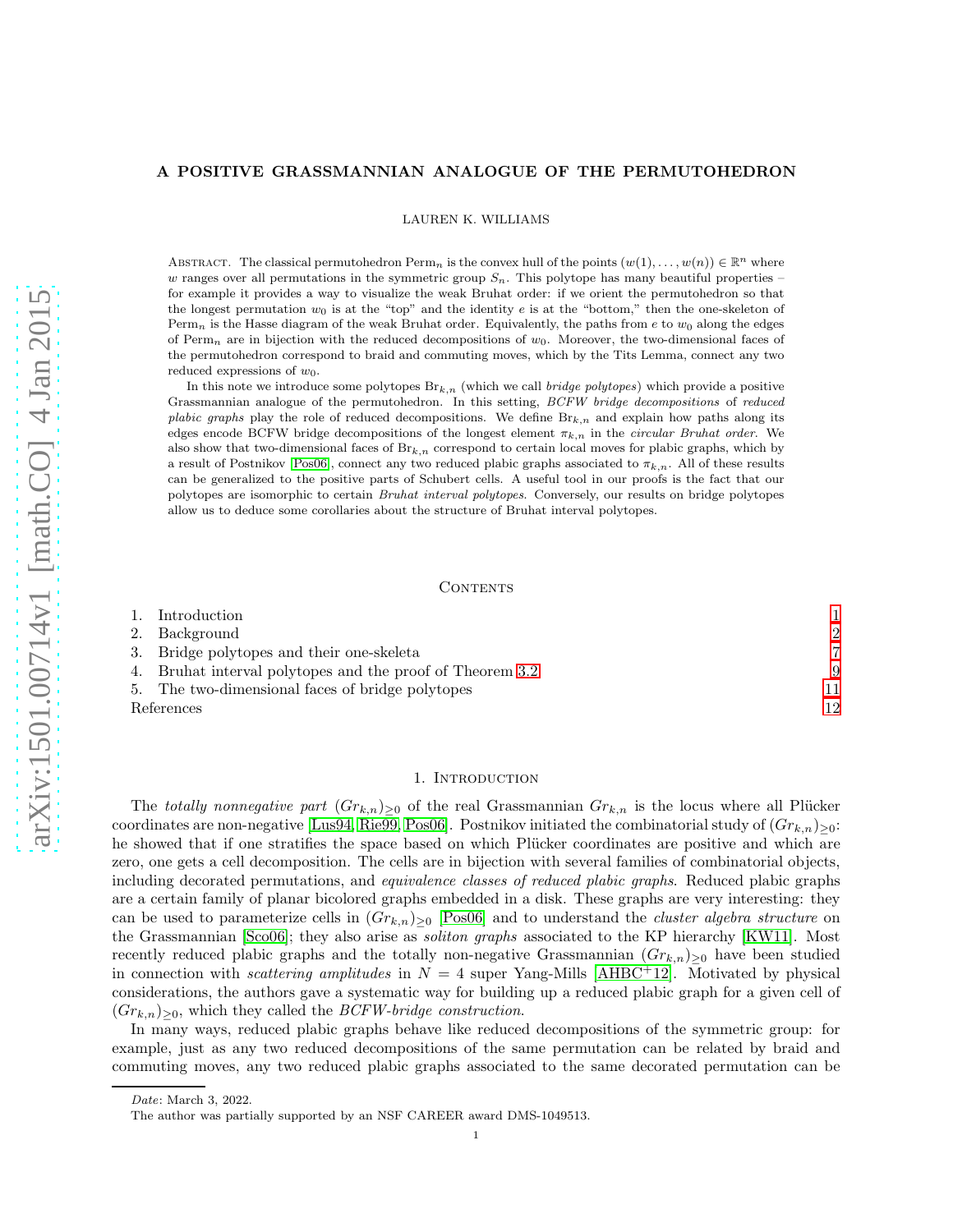related via certain local moves [\[Pos06\]](#page-11-0). The goal of this note is to highlight another way in which reduced plabic graphs behave like reduced decompositions. We will introduce a polytope called the bridge polytope, which is a positive Grassmannian analogue of the permutohedron in the following sense: just as the oneskeleton of the permutohedron encodes reduced decompositions of permutations, the one-skeleton of the bridge polytope encodes BCFW-bridge decompositions of reduced plabic graphs. Moreover, just as the two-dimensional faces of permutohedra encode braid and commuting moves for reduced decompositions, the two-dimensional faces of bridge polytopes encode local moves for reduced plabic graphs.

<span id="page-1-0"></span>Acknowledgments: The author is grateful to Nima Arkani-Hamed, Jacob Bourjaily, and Yan Zhang for conversations concerning the BCFW bridge construction.

# 2. Background

2.1. Reduced decompositions, Bruhat order, and the permutohedron. Recall that the *symmetric group*  $S_n$  is the group of all permutations on n letters. If we let  $s_i$  denote the simple transposition exchanging i and  $i + 1$ , then  $S_n$  is a Coxeter group generated by the  $s_i$  (for  $1 \leq i < n$ ), subject to the relations  $s_i^2 = 1$ , as well as the *commuting relations*  $s_i s_j = s_j s_i$  for  $|i - j| \geq 2$  and *braid relations*  $s_i s_{i+1} s_i = s_{i+1} s_i s_{i+1}$ .

Given  $w \in S_n$ , there are many ways to write w as a product of simple transpositions. If  $w = s_{i_1} \ldots s_{i_\ell}$  is a minimal-length such expression, we call  $s_{i_1} \ldots s_{i_\ell}$  a reduced expression of w, and  $\ell$  the length  $\ell(w)$  of w. The well-known Tits Lemma asserts that any two reduced expressions can be related by a sequence of braid and commuting moves if and only if they are reduced expressions for the same permutation.

There are two important partial orders on  $S_n$ , both of which are graded, with rank function given by the length of the permutation. The *strong Bruhat order* is the transitive closure of the cover relation  $u \prec v$ , where  $u \prec v$  means that  $(ij)u = v$  for  $i < j$  and  $\ell(v) = \ell(u)+1$ . Here  $(ij)$  is the transposition (not necessarily simple) exchanging i and j. We use the symbol  $\preceq$  to indicate the strong Bruhat order. The strong Bruhat order has many nice combinatorial properties: it is thin and shellable, and hence is a regular CW poset [\[Ede81,](#page-11-7) [Pro82,](#page-11-8) [BW82\]](#page-11-9). Moreover, this partial order is closely connected to the geometry of the complete flag variety  $\mathsf{Fl}_n$ : it encodes when one Schubert cell is contained in the closure of another. Somewhat less well-known is its connection to total positivity. The totally non-negative part  $U_{\geq 0}^+$  of the unipotent part of  $GL_n$  has a decomposition into cells, indexed by permutations, and the strong Bruhat order describes when one cell is contained in the closure of another [\[Lus94\]](#page-11-2).

The other partial order associated to  $S_n$  is the *(left)* weak Bruhat order. This is the transitive closure of the cover relation  $u \ll v$ , where  $u \ll v$  means that  $s_i u = v$  and  $\ell(v) = \ell(u) + 1$ . We use the symbol  $\leq$  to indicate the weak Bruhat order. The weak Bruhat order is related to reduced decompositions in the following way: given any  $w \in S_n$ , the maximal chains from the identity e to w in the weak Bruhat order are in bijection with reduced decompositions of w. Moreover, the weak order has the advantage of being conveniently visualized in terms of a polytope called the permutohedron, as we now describe.

# **Definition 2.1.** The permutohedron  $\text{Perm}_n$  in  $\mathbb{R}^n$  is the convex hull of the points  $\{(z(1),...,z(n)) \mid z \in S_n\}$ .

See Figure [1](#page-2-0) for the permutohedron Perm4. We remark that the permutohedron is also connected to the geometry of the complete flag variety  $\mathsf{Fl}_n$ : it is the image of  $\mathsf{Fl}_n$  under the moment map.

Given a permutation  $z \in S_n$ , we will often refer to it using the notation  $(z(1),...,z(n))$ , or  $(z_1,...,z_n)$ , where  $z_i$  denotes  $z(i)$ .

The following proposition is well-known, see e.g. [\[BLVS](#page-11-10)+99].

<span id="page-1-1"></span>**Proposition 2.2.** Let u and v be permutations in  $S_n$  with  $\ell(u) \leq \ell(v)$ . There is an edge between vertices u and v in the permutohedron  $\text{Perm}_n$  if and only if  $v = s_iu$  for some i and  $\ell(v) = \ell(u) \pm 1$ , in which case we label the corresponding edge of the permutohedron by  $s_i$ . Moreover, the two-dimensional faces of Perm<sub>n</sub> are either squares (with edges labeled in an alternating fashion by  $s_i$  and  $s_j$ , where  $|i - j| \ge 2$ ) or hexagons (with edges labeled in an alternating fashion by  $s_i$  and  $s_{i+1}$  for some i).

See Figure [1](#page-2-0) for the example of Perm<sub>4</sub>. Proposition [2.2](#page-1-1) implies that edges of the permutohedron correspond to cover relations in the weak Bruhat order, and the two-dimensional faces correspond to braid and commuting relations for reduced words.

Let  $w_0$  be the longest permutation in  $S_n$ . This permutation is unique, and can be defined by  $w_0(i)$  $n + 1 - i$ . Proposition [2.2](#page-1-1) can be equivalently restated as follows.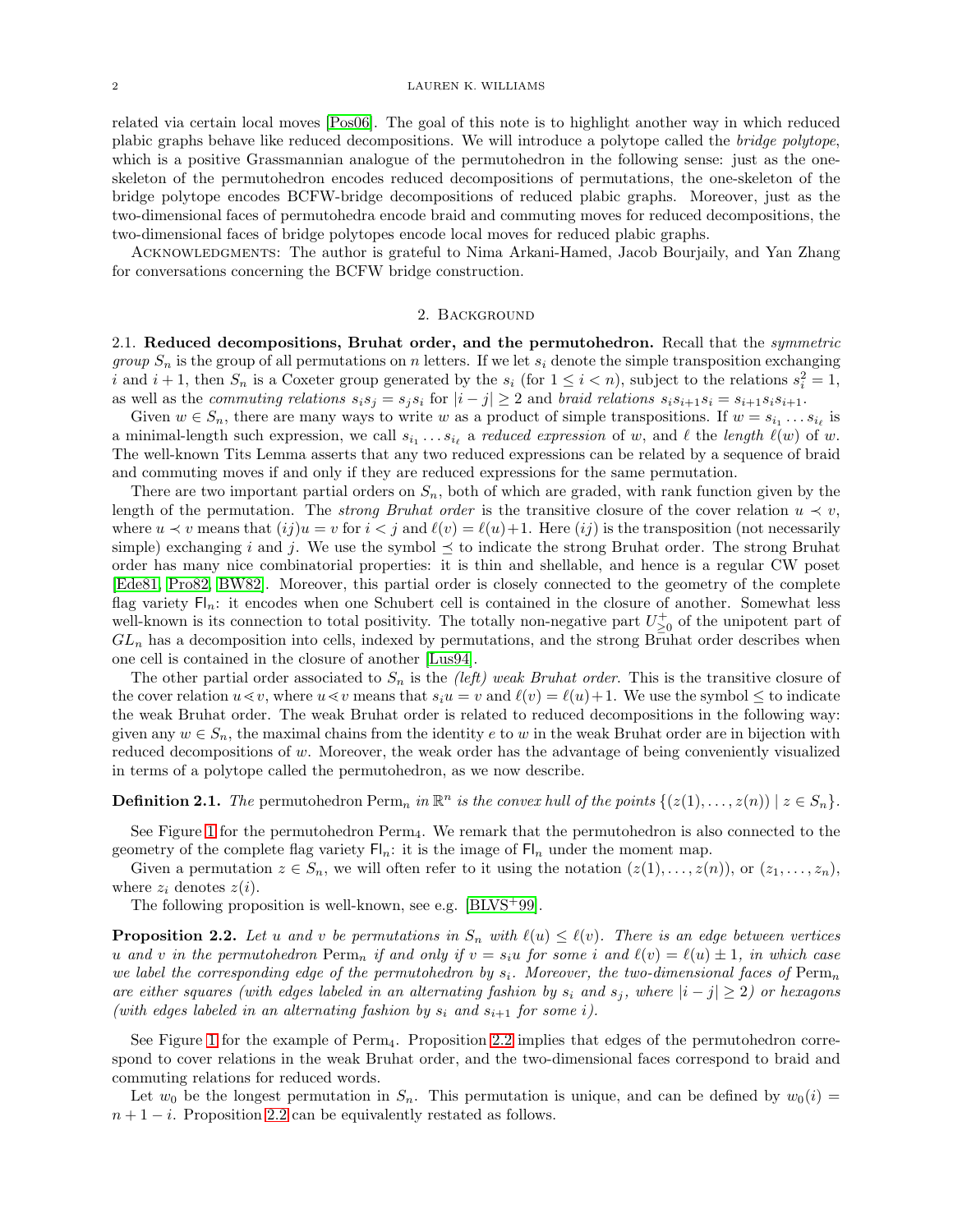<span id="page-2-0"></span>

Figure 1. The permutohedron Perm4. Edges are labeled by the values swapped when we go between the permutations labeling the two vertices.

**Proposition 2.3.** The shortest paths from e to  $w_0$  along the one-skeleton of the permutohedron Perm<sub>n</sub> are in bijection with the reduced decompositions of  $w_0$ .

For example, we can see from Figure [1](#page-2-0) that there is a path

 $e \le (2, 1, 3, 4) \le (3, 1, 2, 4) \le (4, 1, 2, 3) \le (4, 2, 1, 3) \le (4, 3, 1, 2) \le (4, 3, 2, 1) = w_0$ 

in the permutohedron Perm4. Reading off the edge labels of this path gives rise to the reduced decomposition  $s_1s_2s_1s_3s_2s_1$  of  $w_0$ .

2.2. The positive Grassmannian, permutations, circular Bruhat order, and plabic graphs. In this section we introduced the positive Grassmannian, and some combinatorial objects associated to it, including permutations and plabic graphs. As we will see, reduced plabic graphs are in many ways analogous to reduced decompositions of permutations.

The real Grassmannian  $Gr_{k,n}$  is the space of all k-dimensional subspaces of  $\mathbb{R}^n$ . An element of  $Gr_{k,n}$  can be viewed as a full-rank  $k \times n$  matrix modulo left multiplication by nonsingular  $k \times k$  matrices. In other words, two  $k \times n$  matrices represent the same point in  $Gr_{k,n}$  if and only if they can be obtained from each other by row operations. Let  $\binom{[n]}{k}$  be the set of all k-element subsets of  $[n] := \{1, \ldots, n\}$ . For  $I \in \binom{[n]}{k}$ , let  $\Delta_I(A)$  be the *Plücker coordinate*, that is, the maximal minor of the k × n matrix A located in the column set I. The map  $A \mapsto (\Delta_I(A))$ , where I ranges over  $\binom{[n]}{k}$ , induces the *Plücker embedding*  $Gr_{k,n} \hookrightarrow \mathbb{RP}^{n-1}$ . The totally non-negative part of the Grassmannian (sometimes called the positive Grassmannian)  $(Gr_{k,n})_{\geq 0}$ is the subset of  $Gr_{k,n}$  such that all Plücker coordinates are non-negative.

If we partition  $(Gr_{k,n})_{\geq 0}$  into strata based on which Plücker coordinates are positive and which are zero, we obtain a decomposition into *positroid cells* [\[Pos06\]](#page-11-0). Postnikov showed that the cells are in bijection with, and naturally labeled by, several families of combinatorial objects, including Grassmann necklaces, decorated permutations and equivalence classes of reduced plabic graphs. He also introduced the circular Bruhat order on decorated permutations, which describes when one cell is contained in another. Like the strong Bruhat order, the circular Bruhat order is graded, thin, shellable, and hence is a regular CW poset [\[Wil07\]](#page-11-11).

**Definition 2.4.** A Grassmann necklace is a sequence  $\mathcal{I} = (I_1, \ldots, I_n)$  of subsets  $I_r \subset [n]$  such that, for  $i \in [n],$  if  $i \in I_i$  then  $I_{i+1} = (I_i \setminus \{i\}) \cup \{j\}$ , for some  $j \in [n]$ ; and if  $i \notin I_r$  then  $I_{i+1} = I_i$ . (Here indices i are taken modulo n.) In particular, we have  $|I_1| = \cdots = |I_n|$ , which is equal to some  $k \in [n]$ . We then say that  $\mathcal I$  is a Grassmann necklace of type  $(k, n)$ .

To construct the Grassmann necklace associated to a positroid cell, one uses the following construction.

**Lemma 2.5.** Define the shifted linear order  $\lt_i$  by  $i \lt_i i+1 \lt_i \cdots \lt_i n \lt_i 1 \lt_i \cdots \lt_i i-1$ . Given  $A \in Gr_{k,n}$ , let  $\mathcal{I}(A) = (I_1, \ldots, I_n)$  be the sequence of subsets in [n] such that, for  $i \in [n]$ ,  $I_i$  is the lexicographically minimal subset of  $\binom{[n]}{k}$  with respect to the shifted linear order such that  $\Delta_{I_i}(A) \neq 0$ . Then  $\mathcal{I}(A)$  is a Grassmann necklace of type  $(k, n)$ .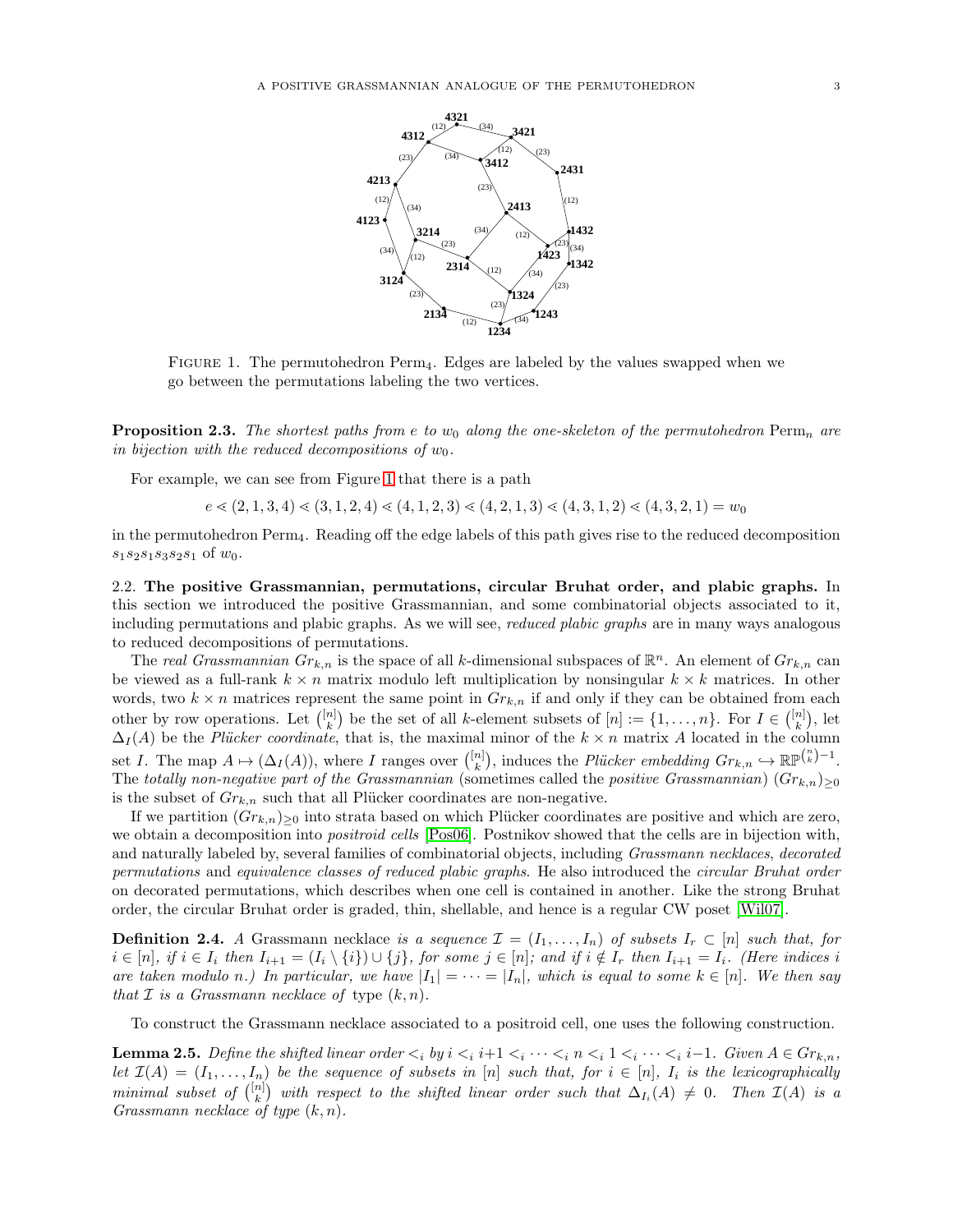**Definition 2.6.** A decorated permutation  $\pi$  on n letters is a permutation on n letters in which fixed points have one of two colors, "clockwise" and "counterclockwise". A position i of  $\pi$  is called a weak excedance if  $\pi(i) > i$  or  $\pi(i) = i$  and i is a counterclockwise fixed point.

**Definition 2.7.** Given a Grassmann necklace I, define a decorated permutation  $\pi = \pi(I)$  by requiring that

- (1) if  $I_{i+1} = (I_i \setminus \{i\}) \cup \{j\}$ , for  $j \neq i$ , then  $\pi(j) = i$ .
- (2) if  $I_{i+1} = I_i$  and  $i \in I_i$  then  $\pi(i) = i$  is a counterclockwise fixed point.
- (3) if  $I_{i+1} = I_i$  and  $i \notin I_i$  then  $\pi(i) = i$  is a clockwise fixed point.

As before, indices are taken modulo n.

Using the above constructions, one may show the following.

**Theorem 2.8.** [\[Pos06\]](#page-11-0) The cells of  $(Gr_{k,n})_{\geq 0}$  are in bijection with Grassmann necklaces of type  $(k,n)$  and with decorated permutations on n letters with exactly k weak excedances.

The totally non-negative Grassmannian  $(Gr_{k,n})_{>0}$  has a unique top-dimensional cell, consisting of elements where all Plücker coordinates are strictly positive. This subset is called the totally positive Grassmannian  $(Gr_{k,n})_{\geq 0}$ , and it is labeled by the decorated permutation  $\pi_{k,n} := (n-k+1, n-k+2, \ldots, n, 1, 2, \ldots, n-k).$ More generally, there is a nice class of positroid cells called the TP or totally positive Schubert cells.

<span id="page-3-2"></span>**Definition 2.9.** A TP Schubert cell is the unique positroid cell of greatest dimension which lies in the intersection of a usual Schubert cell with  $(Gr_{k,n})_{\geq 0}$ . The TP Schubert cells in  $(Gr_{k,n})_{\geq 0}$  are in bijection with k-element subsets J of  $[n] = \{1, 2, ..., n\}$ . To calculate the decorated permutation associated to the TP Schubert cell indexed by J, write  $J = \{j_1 < \cdots < j_k\}$ , and the complement of J as  $J^c = \{h_1 < \cdots < h_{n-k}\}$ . Then the corresponding decorated permutation  $\pi = \pi(J)$  is defined by  $\pi(h_i) = i$  for all  $1 \leq i \leq n - k$ , and  $\pi(j_i) = n - k + i$  for all  $1 \leq i \leq k$ . (Any fixed points that arise are considered to be weak excedances if and only if they are in positions labeled by J.)

A *Grassmannian permutation* is a permutation  $\pi = (\pi(1), \ldots, \pi(n))$  which has at most one descent, i.e. at most one position i such that  $\pi(i) > \pi(i + 1)$ . Note that the permutations of the form  $\pi(J)$  defined above are precisely the inverses of the Grassmannian permutations, since  $\pi(J)^{-1} = (h_1, h_2, \ldots, h_{n-k}, j_1, j_2, \ldots, j_k)$ .

In the case that  $J = \{1, 2, \ldots, k\}$ , the corresponding TP Schubert cell is  $(Gr_{k,n})_{>0}$  and  $\pi(J) = \pi_{k,n}$ .

To describe the partial order on positroid cells, it is convenient to represent each decorated permutation by a related affine permutation, as was done in [\[KLS13\]](#page-11-12). Then, the circular Bruhat order for  $(Gr_{k,n})_{\geq 0}$  can be viewed as the restriction of the affine Bruhat order to the corresponding affine permutations, together with a new bottom element  $\hat{0}$  added to the poset.

<span id="page-3-1"></span>**Definition 2.10.** Given a decorated permutation  $\pi$  on n letters, we construct its affinization  $\tilde{\pi}$  as follows. If  $\pi(i) < i$ , set  $\tilde{\pi}(i) := \pi(i) + n$ . If  $\pi(i) = i$  and i is a clockwise fixed point, set  $\tilde{\pi}(i) := i$ . If  $\pi(i) = i$  and i is a counterclockwise fixed point, set  $\tilde{\pi}(i) := i + n$ . Finally, if  $\pi(i) > i$ , set  $\tilde{\pi}(i) := \pi(i)$ .

Clearly the affine permutation constructed above is a map from  $\{1, 2, \ldots, n\}$  to  $\{1, 2, \ldots, 2n\}$  such that  $i \leq \tilde{\pi}(i) \leq i + n$ . And modulo n, it agreeds with the underlying permutation  $\pi$ .

We now discuss plabic graphs, which e.g. are useful for constructing parameterizations of positroid cells [\[Pos06\]](#page-11-0), and for understanding the cluster structure on the Grassmannian [\[Sco06\]](#page-11-4).

**Definition 2.11.** A planar bicolored graph (or plabic graph) is an undirected graph G drawn inside a disk (and considered modulo homotopy) plus n boundary vertices on the boundary of the disk, labeled  $1, \ldots, n$  in clockwise order. The remaining internal vertices are strictly inside the disk and are colored in black and white. We require that each boundary vertex is incident to a single edge.

We will always assume that a plabic graph is *leafless*, i.e. that it has no non-boundary leaves, and that it has no isolated components. The following map gives a connection between plabic graphs and decorated permutations.

<span id="page-3-0"></span>**Definition 2.12.** Given a plabic graph G, the trip  $T_i$  is the directed path which starts at the boundary vertex i, and follows the "rules of the road": it turns right at a black vertex and left at a white vertex. Note that  $T_i$  will also end at a boundary vertex. The decorated trip permutation  $\pi_G$  is the permutation such that  $\pi_G(i) = j$  whenever  $T_i$  ends at j. Moreover, if there is a white (respectively, black) boundary leaf at boundary vertex i, then  $\pi_G(i) = i$  is a counterclockwise (respectively, clockwise) fixed point.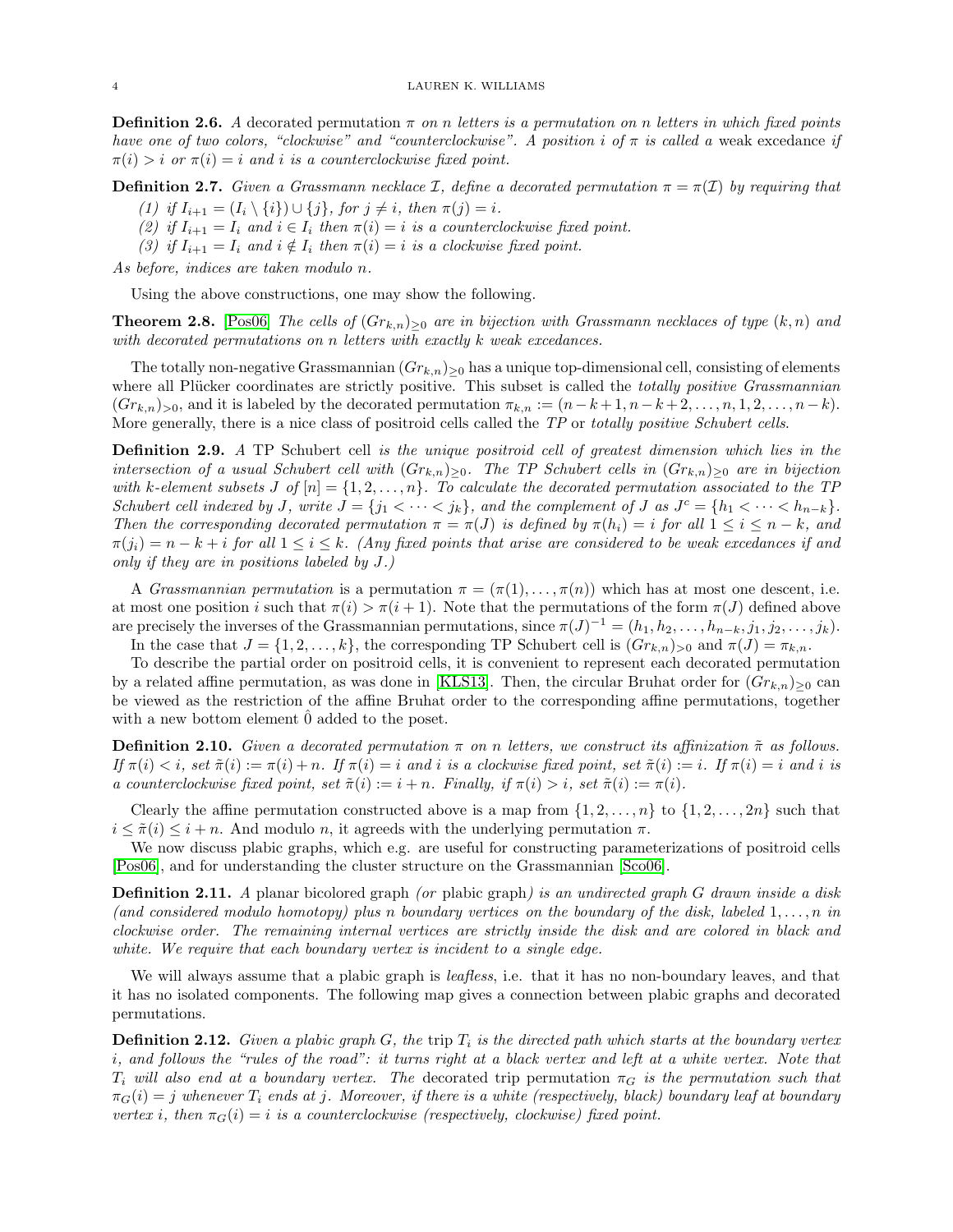

FIGURE 2. A plabic graph

We now define some local transformations of plabic graphs, which are analogous in some ways to braid and commuting moves for reduced expressions in the symmetric group.

(M1) SQUARE MOVE. If a plabic graph has a square formed by four trivalent vertices whose colors alternate, then we can switch the colors of these four vertices.



Figure 3. Square move

(M2) UNICOLORED EDGE CONTRACTION/UNCONTRACTION. If a plabic graph contains an edge with two vertices of the same color, then we can contract this edge into a single vertex with the same color. We can also uncontract a vertex into an edge with vertices of the same color.



Figure 4. Unicolored edge contraction

(M3) MIDDLE VERTEX INSERTION/REMOVAL. If a plabic graph contains a vertex of degree 2, then we can remove this vertex and glue the incident edges together; on the other hand, we can always insert a vertex (of any color) in the middle of any edge.



(R1) PARALLEL EDGE REDUCTION. If a network contains two trivalent vertices of different colors connected by a pair of parallel edges, then we can remove these vertices and edges, and glue the remaining pair of edges together.

**Definition 2.13.** [\[Pos06\]](#page-11-0) Two plabic graphs are called move-equivalent if they can be obtained from each other by moves  $(M1)-(M3)$ . The move-equivalence class of a given plabic graph G is the set of all plabic graphs which are move-equivalent to  $G$ . A leafless plabic graph without isolated components is called reduced if there is no graph in its move-equivalence class to which we can apply  $(R1)$ .

The following result is analogous to the Tits Lemma for reduced decompositions of permutations.

**Theorem 2.14.** [\[Pos06,](#page-11-0) Theorem 13.4] Two reduced plabic graphs are move-equivalent if and only if they have the same decorated trip permutation.

A priori, it is not so easy to detect whether a given plabic graph is reduced. One characterization was given in [\[Pos06,](#page-11-0) Theorem 13.2]. Another very simple characterization was given in [\[KW11\]](#page-11-5).

**Definition 2.15.** Given a plabic graph G with n boundary vertices, start at each boundary vertex i and label every edge along trip  $T_i$  with i. After doing this for each boundary vertex, each edge will be labeled by up to two numbers (between 1 and n). If an edge is labeled by two numbers  $i < j$ , write  $[i, j]$  on that edge.

We say that a plabic graph has the resonance property, if after labeling edges as above, the set  $E$  of edges incident to a given vertex has the following property: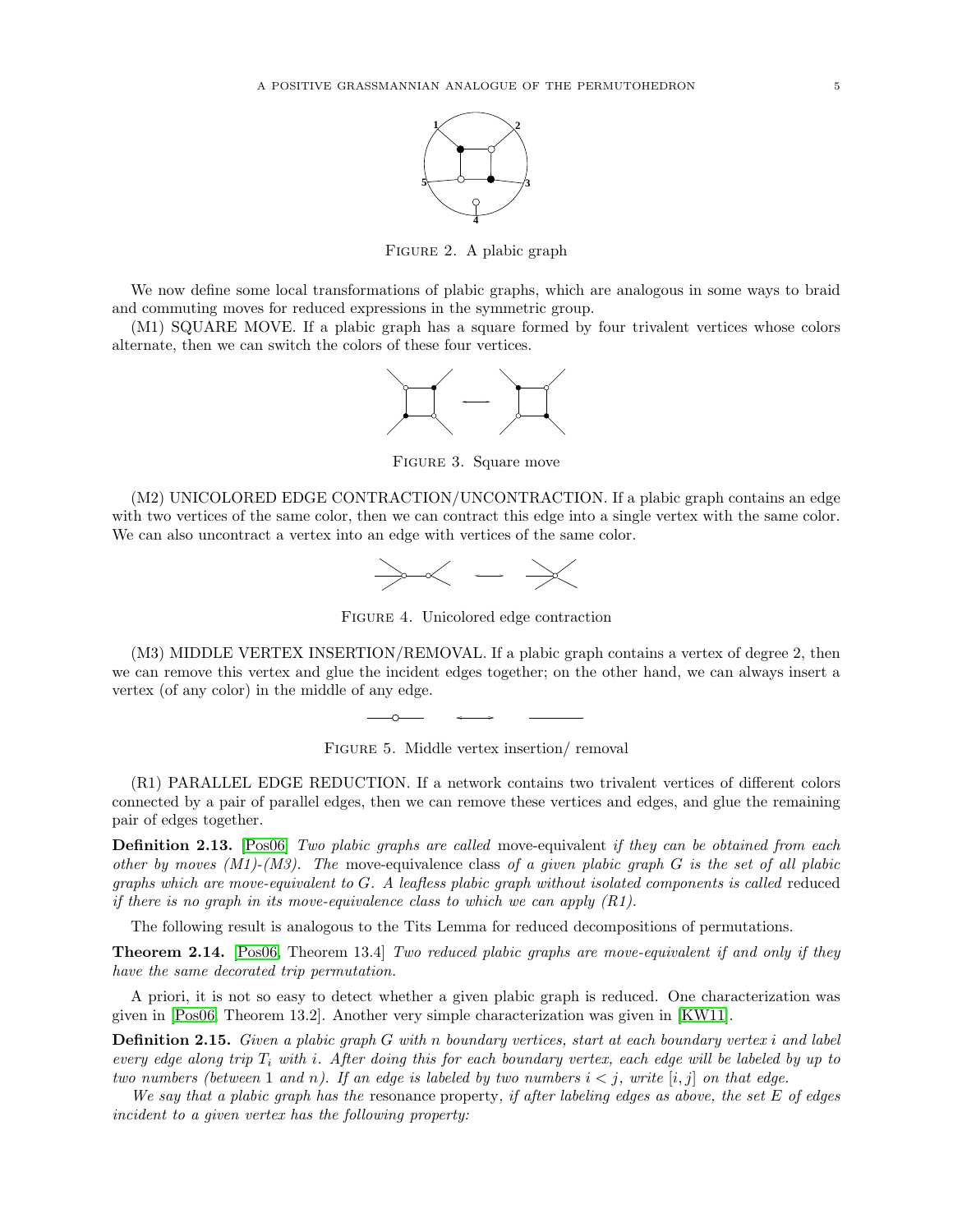6 LAUREN K. WILLIAMS

Figure 6. Parallel edge reduction

• there exist numbers  $i_1 < i_2 < \cdots < i_m$  such that when we read the labels of E, we see the labels  $[i_1, i_2], [i_2, i_3], \ldots, [i_{m-1}, i_m], [i_1, i_m]$  appear in clockwise order.

This property and the following characterization of reduced plabic graphs were given in [\[KW11\]](#page-11-5).

**Theorem 2.16.** [\[KW11,](#page-11-5) Theorem 10.5] A plabic graph is reduced if and only if it has the resonance property.

2.3. BCFW bridge decompositions. Given a reduced plabic graph, it is easy to construct its corresponding trip permutation, as explained in Definition [2.12.](#page-3-0) But how can we go backwards, i.e. given the permutation, how can we construct a corresponding reduced plabic graph? One procedure to do this was given in  $[Pos06, Section 20]$ . Another elegant solution – the  $BCFW-bridge$  construction – was given in  $[AHBC+12, Section 3.2].$  $[AHBC+12, Section 3.2].$ 

To explain the BCFW-bridge construction, we use the representation of each decorated permutation  $\pi$ as an affine permutation  $\tilde{\pi}$ , see Definition [2.10.](#page-3-1) We say that position i of  $\tilde{\pi}$  is a fixed point if  $\tilde{\pi}(i) = i$  or  $\tilde{\pi}(i) = i + n$ . And we say that  $\tilde{\pi}$  is a *decoration of the identity* if it has a fixed point in each position.

<span id="page-5-1"></span>**Definition 2.17** (The BCFW-bridge construction). Given a decorated permutation  $\pi$  on n letters, which is not simply a decoration of the identity, we start by choosing a pair of adjacent positions  $i < j$  such that  $\tilde{\pi}(i) < \tilde{\pi}(j)$ , and i and j are not fixed points. Here adjacent means that either  $j = i + 1$ , or  $i < j$  and every position h such that  $i < h < j$  is a fixed point. We record the transposition  $\tau = (ij)$  and swap the entries in positions i and j in  $\tilde{\pi}$ . Any entries in the resulting permutation which are fixed points are designated as frozen, and henceforth ignored. We continue this process on the resulting affine permutation, until the end result is a decoration of the identity. Finally we use the sequence of transpositions  $\tau$  as a recipe for adding "bridges," thereby constructing a plabic graph.

<span id="page-5-0"></span>See Table [1](#page-5-0) and Figure [7](#page-6-1) for an example of a bridge decomposition of the permutation  $\pi = (4, 6, 5, 1, 2, 3)$ (with corresponding affine permutation  $\tilde{\pi} = (4, 6, 5, 7, 8, 9)$ ). Here a *bridge* is the subgraph shown at the left of Figure [7,](#page-6-1) and a bridge decomposition is a graph built by attaching successive bridges. The sequence of transpositions  $\tau$  gives a recipe for where to place successive bridges.

|                    |   | 2 | 3 | 4 | 5 | 6 |
|--------------------|---|---|---|---|---|---|
| $\tau$             |   |   |   |   |   |   |
| (34)               | 4 | 6 | 5 |   | 8 | 9 |
| (23)               | 4 | 6 | 7 | 5 | 8 | 9 |
| (12)               | 4 | 7 | 6 | 5 | 8 | 9 |
| (56)               |   | 4 | 6 | 5 | 8 | 9 |
| (45)               |   | 4 | 6 | 5 | 9 | 8 |
| (34)               |   | 4 | 6 | 9 | 5 | 8 |
| (46)               |   | 4 | 9 | 6 | 5 | 8 |
| $\left( 24\right)$ |   | 4 | 9 | 8 | 5 | 6 |
|                    |   | 8 | 9 |   | 5 | 6 |

TABLE 1. A BCFW-bridge decomposition of  $\tilde{\pi} = (4, 6, 5, 7, 8, 9)$ . The frozen entries are boxed.

**Proposition 2.18.** [\[AHBC](#page-11-6)<sup>+12</sup>, Section 3.2] Given a decorated permutation  $\pi$ , the BCFW-bridge construction constructs a reduced plabic graph whose trip permutation is  $\pi$ .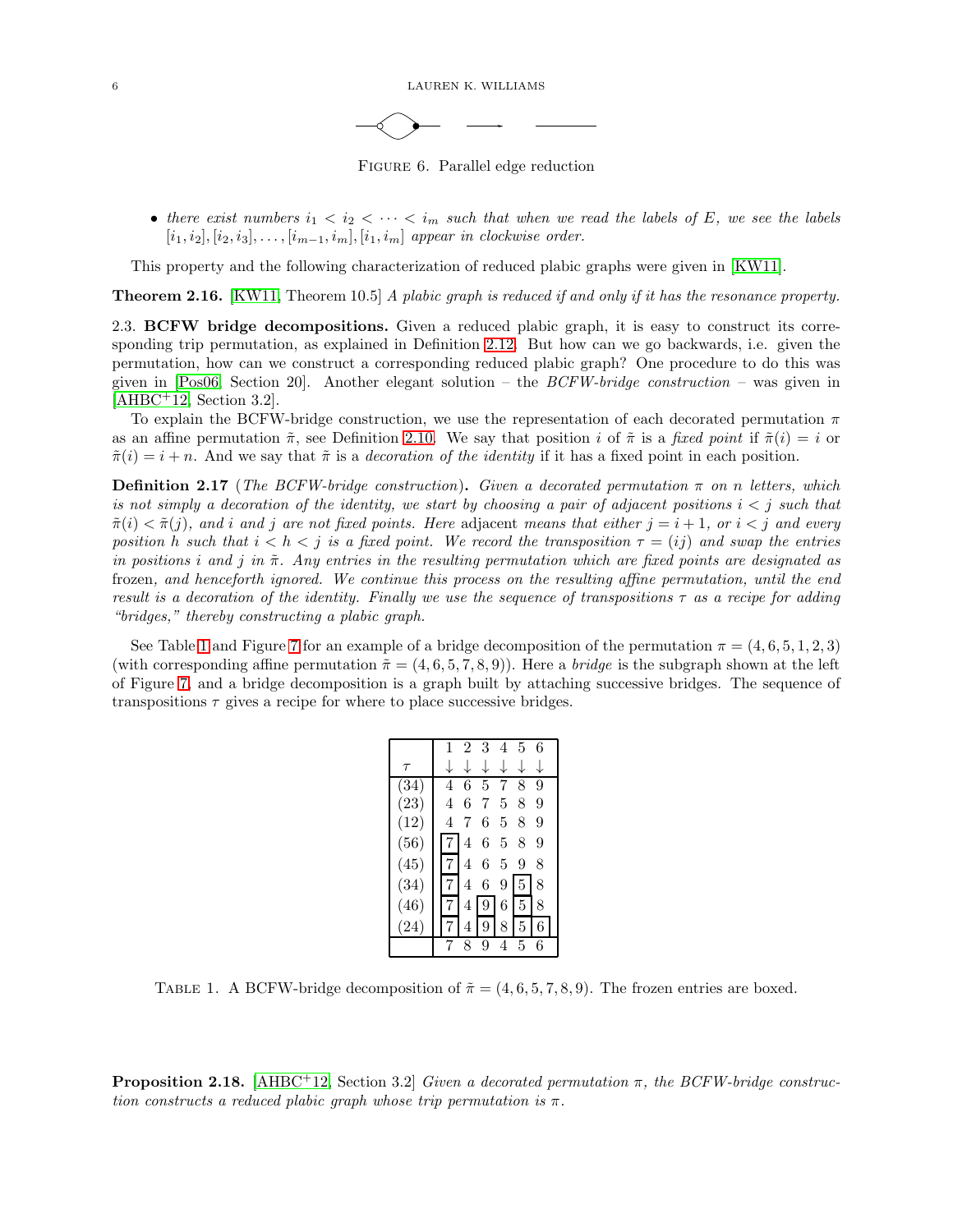<span id="page-6-1"></span>

FIGURE 7. A single bridge, and the plabic graph  $G$  associated to the bridge decomposition from Table [1.](#page-5-0) Note that the trip permutation of G equals the product  $(24)(46)(34)(45)(56)(12)(23)(34)$  of transpositions  $\tau$  in the bridge decomposition, which equals the corresponding decorated permutation  $\pi = (4, 6, 5, 1, 2, 3)$ .

## 3. Bridge polytopes and their one-skeleta

<span id="page-6-0"></span>The goal of this section is to introduce some polytopes that we will call bridge polytopes, because their oneskeleta encode BCFW-bridge decompositions of reduced plabic graphs. This statement is analogous to the fact that the one-skeleton of the permutohedron encodes reduced decompositions of  $w_0$ . More specifically, for each k-element subset J of  $[n]$ , we will introduce a bridge polytope  $\text{Br}_J$  which encodes bridge decompositions of reduced plabic graphs for the permutation  $\pi(J)$  labeling the corresponding TP Schubert cell. In the case that  $J = \{1, 2, \ldots, k\}$ , we will also denote Br<sub>J</sub> by Br<sub>k,n</sub> – this will be the polytope encoding bridge decompositions of  $\pi_{k,n}$ , the decorated permutation labeling the totally positive Grassmannian.

<span id="page-6-2"></span>

FIGURE 8. Two labelings of a bridge polytope. At the left, vertices are labeled by ordinary permutations, and edges are labeled by the pair of values which are swapped. At the right, vertices are labeled by affine permutations, and edges are labeled by the pair of positions which are swapped. The map from vertex-labels at the left to vertex-labels at the right is  $z \mapsto z^{-1}$ . In both cases, the paths along the one-skeleton from top to bottom encode bridge decompositions of the permutation  $\pi_{2,4} = (3, 4, 1, 2)$ .

Before giving the general construction, we present an example in Figure [8,](#page-6-2) which encodes the bridge decompositions of plabic graphs with trip permutation  $\pi = (3, 4, 1, 2)$ . The figure at the left shows the polytope obtained by taking the convex hull of the permutations

$$
\{(z_1, z_2, z_3, z_4) \mid z_1 \geq 1, z_2 \geq 2, z_3 \leq 3, z_4 \leq 4)\}.
$$

The edge between two permutations is labeled by the values of the swapped entries. The figure at the right shows the same polytope, but now vertices are labeled by affine permutations. A vertex which was labeled by z at the left is labeled at the right by the affinization  $z^{-1}$  of  $z^{-1}$ . Note that we took the inverse in order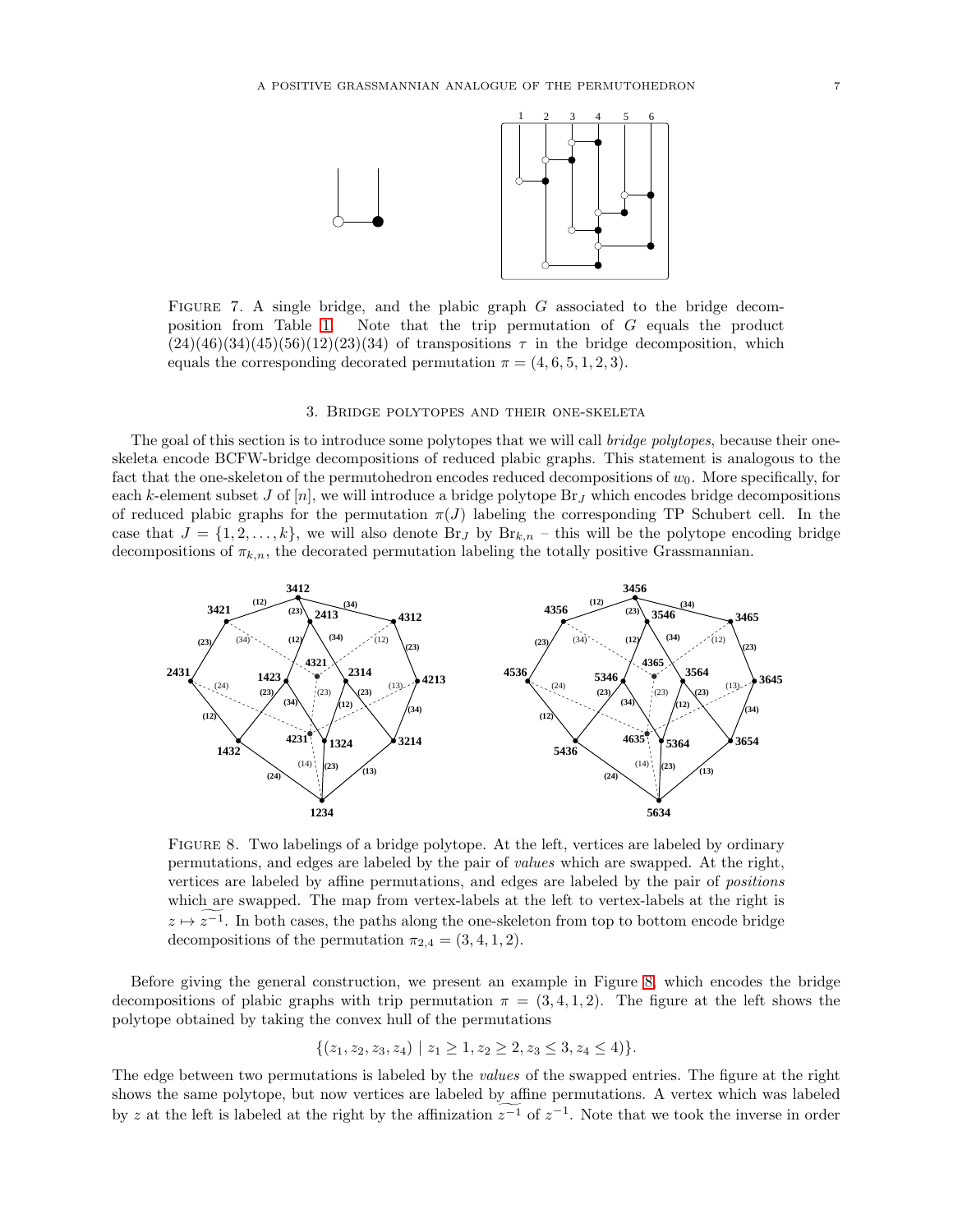to get a vertex-labeling of the polytope such that edges correspond to the positions of the swapped entries, agreeing with the sequence of transpositions defined in Definition [2.17.](#page-5-1)

<span id="page-7-1"></span>The main result of this section will imply that the minimal chains in the one-skeleton of the bridge polytope from "top" to "bottom" (from  $(3,4,1,2)$  to  $(1,2,3,4)$  using the vertex-labeling at the left, and from  $(3,4,5,6)$ ) to (5, 6, 3, 4) using the vertex-labeling at the right) are in bijection with the bridge decompositions of the reduced plabic graphs with trip permutation  $\pi_{2,4} = (3,4,1,2)$ . For example, the leftmost chain from top to bottom is labeled by the sequence of transpositions  $(12)$ ,  $(23)$ ,  $(12)$ ,  $(24)$ ; the corresponding plabic graph is shown in Figure [9.](#page-7-1)



FIGURE 9. The plabic graph coming from the sequence of bridges  $(12)$ ,  $(23)$ ,  $(12)$ ,  $(24)$ . Note that its trip permutation is  $(3, 4, 1, 2) = (24)(12)(23)(12)$ .

We now turn to the general construction.

<span id="page-7-2"></span>Definition 3.1. Let  $J \subset \{1, 2, \ldots, n\}$  and set

(1) 
$$
S_J = \{ \pi \in S_n \mid \pi(j) \ge j \text{ for } j \in J \text{ and } \pi(j) \le j \text{ for } j \notin J. \}
$$

In other words, any permutation in  $S_J$  is required to have a weak excedance in position j for each  $j \in J$ , and a weak non-excedance in position j for each  $j \notin J$ .

We define a polytope  $\text{Br}_J$  by

(2)  $\text{Br}_J = \text{Conv}\{(\pi(1), \pi(2), \dots, \pi(n)) \mid \pi \in S_J\} \subset \mathbb{R}^n.$ 

In the special case that  $J = \{1, 2, \ldots, k\}$ , we write

$$
Br_{k,n} = Br_J = \{ \pi \in S_n \mid \pi(j) \ge j \text{ for } 1 \le j \le k \text{ and } \pi(j) \le j \text{ for } k+1 \le j \le n. \}
$$

Recall the definition of  $\pi(J)$  from Definition [2.9,](#page-3-2) the decorated permutation labeling the corresponding TP Schubert cell. Let  $e(J)$  be the decoration of the identity which has counterclockwise fixed points precisely in positions J.

The following is our main result. We describe it using the vertex-labeling of the bridge polytope with ordinary permutations, as in Definition [3.1,](#page-7-2) but it can be easily translated using the vertex-labeling by affine permutations.

<span id="page-7-0"></span>**Theorem 3.2.** Let J be a k-element subset of  $[n]$ . The shortest paths from  $\pi(J)$  to the identity permutation e along the one-skeleton of the bridge polytope  $\text{Br}_J$  are in bijection with the BCFW-bridge decompositions of the permutation  $\pi(J)^{-1}$ , where a sequence of edge-labels in a path is interpreted as a sequence of transpositions  $\tau$ in the bridge decomposition. Equivalently, there is an edge between two vertices  $\pi$  and  $\hat{\pi}$  of the bridge polytope Brj if and only if there exists some pair  $i < \ell$  such that  $(i\ell)\pi = \hat{\pi}$ , and  $\pi(j) = \hat{\pi}(j) = j$  for  $i < j < \ell$ . In other words,  $\pi$  and  $\hat{\pi}$  differ by swapping the values i and  $\ell$ , and  $i+1, i+2, \ldots, \ell-1$  are fixed points of both  $\pi$  and  $\hat{\pi}$ .

We will prove Theorem [3.2](#page-7-0) in Section [4.](#page-8-0)

The following corollary is immediate from Theorem [3.2.](#page-7-0)

**Corollary 3.3.** The shortest paths in the bridge polytope  $B_{k,n}$  from  $\pi_{k,n}$  down to the identity e are in bijection with the BCFW-bridge decompositions of the permutation  $\pi_{n-k,n}$ . In other words, we can read off all BCFW-bridge decompositions of  $\pi_{n-k,n}$  by recording the edge-labels on all shortest paths from  $\pi_{k,n}$  to e in the one-skeleton of  $\text{Br}_{k,n}$ .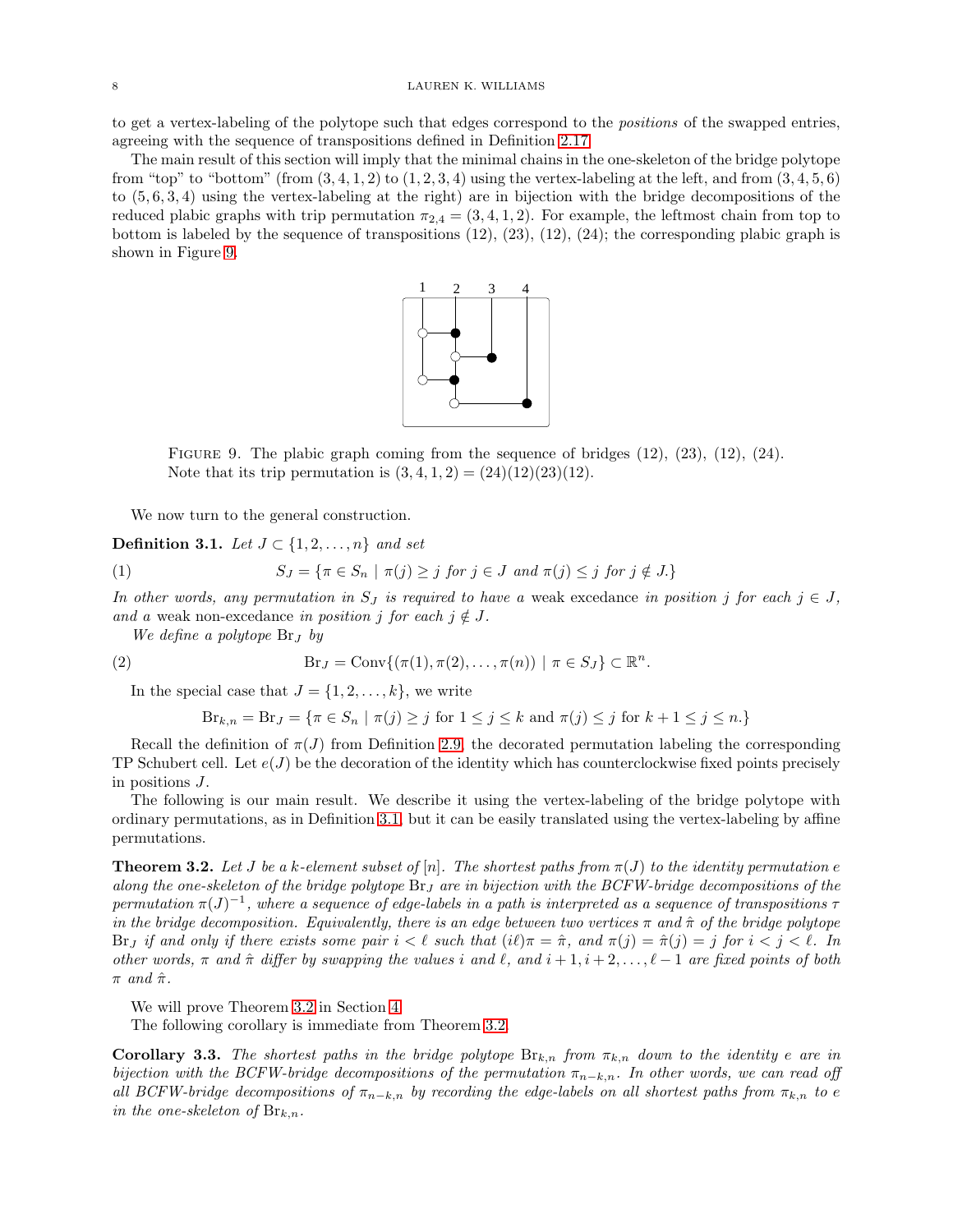#### 4. Bruhat interval polytopes and the proof of Theorem [3.2](#page-7-0)

<span id="page-8-0"></span>Bruhat interval polytopes are a class of polytopes which were recently studied by Kodama and the second author in [\[KW13\]](#page-11-13), in connection with the full Kostant-Toda lattice on the flag variety. The combinatorial properties of Bruhat interval polytopes were further investigated by Tsukerman and the second author in [\[TW14\]](#page-11-14). We will show that bridge polytopes are isomorphic to certain Bruhat interval polytopes, and use a result from [\[KW13\]](#page-11-13) as a tool for proving Theorem [3.2.](#page-7-0) We will also deduce a characterization of the one-skeleta of a large class of Bruhat interval polytopes.

**Definition 4.1.** Let  $u, v \in S_n$  such that  $u \leq v$  in (strong) Bruhat order. The Bruhat interval polytope  $Q_{u,v}$ is defined as the convex hull

$$
Q_{u,v} = Conv\{(z(1),...,z(n)) \mid \text{ for } z \in S_n \text{ such that } u \leq z \leq v\}.
$$

Note that when u is the identity and  $v = w_0$ , the longest permutation in  $S_n$ , the Bruhat interval polytope  $\mathsf{Q}_{u,v}$  equals the permutohedron Perm<sub>n</sub>.

<span id="page-8-1"></span>**Lemma 4.2.** The bridge polytope  $\text{Br}_J$  is isomorphic to the Bruhat interval polytope  $\text{Q}_{e,\pi(J)^{-1}}$ . More specifically, recall that for J a k-element subset of [n], we write  $J = \{j_1 < \cdots < j_k\}$ , and  $J^c = \{h_1 < \cdots < h_{n-k}\}.$ Consider the map  $\psi : \mathbb{R}^n \to \mathbb{R}^n$  defined by  $\psi(x_1, \ldots, x_n) = (x_{h_1}, x_{h_2}, \ldots, x_{h_{n-k}}, x_{j_1}, x_{j_2}, \ldots, x_{j_k})$ . Then  $\Psi$ is an isomorphism from Br<sub>J</sub> to  $Q_{e,\pi(J)^{-1}}$ .

*Proof.* Since  $\psi$  simply permutes the coordinates of  $\mathbb{R}^n$ , it obviously acts as an isomorphism on any polytope. Moreover,  $\psi$  takes the vertex  $(z(1), \ldots, z(n))$  labeled by the permutation z in  $\text{Br}_{k,n}$  to the vertex labeled by the permutation  $z\pi(J)^{-1}$  of  $\mathsf{Q}_{e,\pi(J)^{-1}}$ . In particular, it takes the vertices  $\pi(J)$  and e of  $\text{Br}_{k,n}$  to the vertices e and  $\pi(J)^{-1}$  of  $\mathsf{Q}_{e,\pi(J)^{-1}}$ , respectively. It is not hard to show that  $\psi$  maps the set of permutations S<sub>J</sub> to the set of permutations in the interval  $[e, \pi(J)^{-1}]$ .

Once we have established Theorem [3.2,](#page-7-0) Lemma [4.2](#page-8-1) immediately implies the following description of the one-skeleton of any Bruhat interval polytopes  $Q_{e,w}$ , when w is a Grassmannian permutation.

**Corollary 4.3.** Let w be a Grassmannian permutation in  $S_n$ , i.e. a permutation with at most one descent. Then there is an edge between vertices u and v in  $Q_{e,w}$  if and only if u and v satisfy the following properties:

- $v = (i\ell)u$
- in the permutations u and v, each of the values  $i+1, i+2, \ldots, \ell-1$  are in precisely the same positions that they are in w.

We now prove Theorem [3.2,](#page-7-0) by establishing Lemma [4.4,](#page-8-2) Proposition [4.6,](#page-8-3) and Theorem [4.7,](#page-9-0) below.

<span id="page-8-2"></span>**Lemma 4.4.** If there is an edge in Br<sub>J</sub> between  $\pi$  and  $\hat{\pi}$ , then there exists some transposition (i) such that  $(i\ell)\pi = \hat{\pi}.$ 

Proof. By [\[KW13,](#page-11-13) Theorem A.10], every edge of a Bruhat interval polytope connects two vertices u and v, where  $v = (i\ell)$  for some transposition  $(i\ell)$ . Lemma [4.4](#page-8-2) now follows from Lemma [4.2.](#page-8-1)  $\Box$ 

Remark 4.5. It was shown more generally in [\[TW14\]](#page-11-14) that every face of a Bruhat interval polytope is a Bruhat interval polytope.

<span id="page-8-3"></span>**Proposition 4.6.** Suppose there's an edge in Br<sub>J</sub> between  $\pi$  and  $\hat{\pi}$  where  $(i\ell)\pi = \hat{\pi}$  for some  $i < \ell$ , i.e.  $\pi$ and  $\hat{\pi}$  differ by swapping the values i and  $\ell$ . Then  $i+1, i+2, \ldots, \ell-1$  must be fixed points of  $\pi$  and  $\hat{\pi}$ .

*Proof.* We use a proof by contradiction. Suppose that not all of  $i + 1, i + 2, \ldots, \ell - 1$  are fixed points. Let j be the smallest element of  $\{i+1,i+2,\ldots,\ell-1\}$  which is not a fixed point. Let  $a, b$ , and c be the positions of i,  $\ell$ , and j in  $\pi$ .

Without loss of generality,  $\pi_c = j > c$ . So  $c \in J$  and is a position of a weak excedance in any permutation in S<sub>J</sub>. Since we have an edge in the polytope between  $\pi$  and  $\hat{\pi}$ , there exists a  $\lambda \in \mathbb{R}^n$  such that  $\lambda \cdot x := \sum_h \lambda_h x_h$ (applied to  $x \in S_j$ ) is maximized precisely on  $\pi$  and  $\hat{\pi}$ . In particular, we must have  $\lambda_a = \lambda_b$ .

If  $\lambda_a = \lambda_b < \lambda_c$ , then define  $\tilde{\pi}$  so that it agrees with  $\pi$  except in positions b and c, where we have  $\tilde{\pi}_b = j$ and  $\tilde{\pi}_c = \ell$ . Since  $\pi_b = \ell$  and  $\hat{\pi}_b = i$  and  $i < j < \ell$ , permutations in  $S_j$  are allowed to have a bth coordinate of j. Since  $j > c$  and  $j < l$ , we have  $l > c$ . So permutations in  $S_j$  are allowed to have a cth coordinate of  $l$ . Therefore  $\tilde{\pi} \in S_J$ . But  $\lambda \cdot \tilde{\pi} > \lambda \cdot \pi$ , which is a contradiction.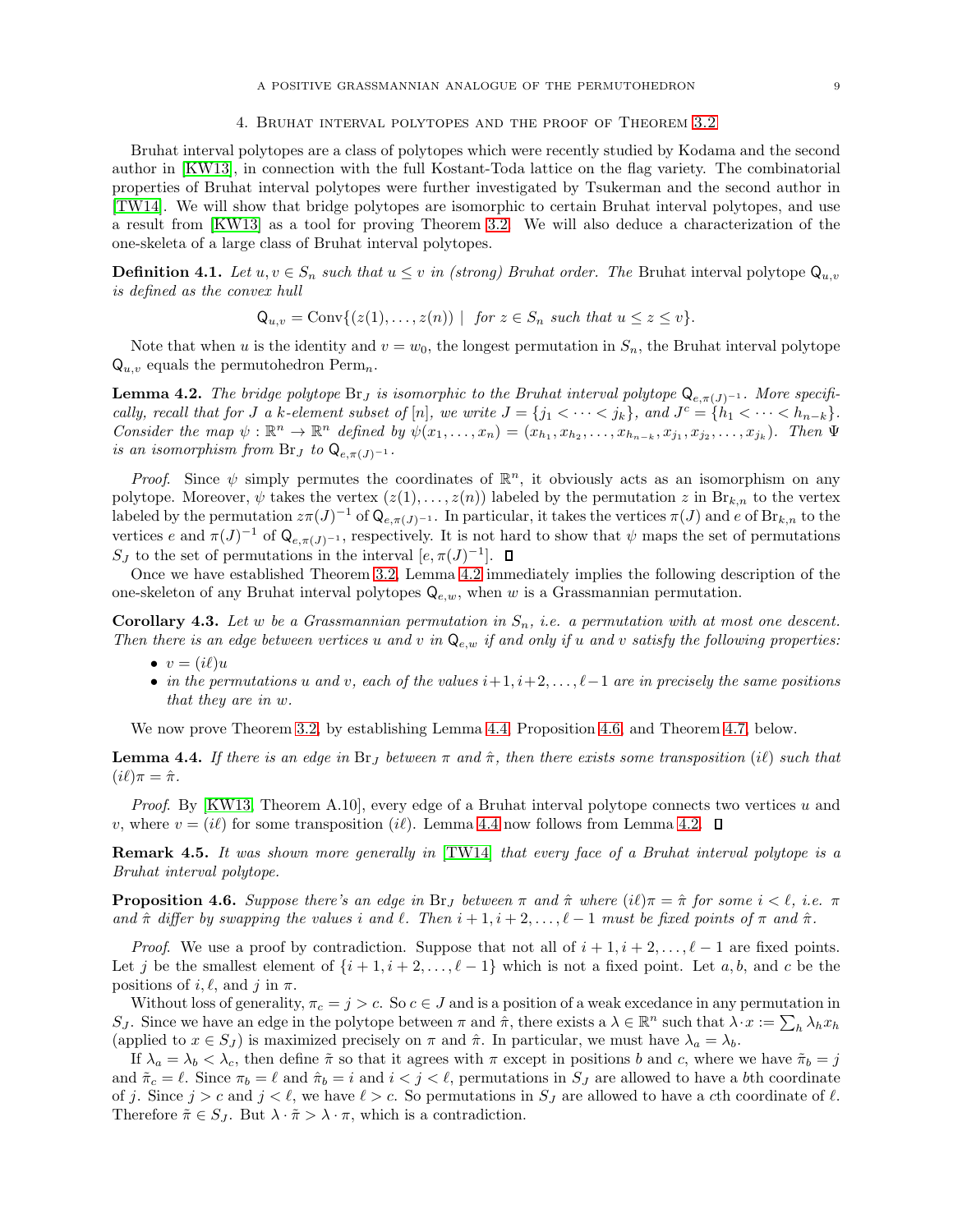If  $\lambda_a = \lambda_b > \lambda_c$ , then define  $\tilde{\pi}$  so that it agrees with  $\pi$  except in positions a and c, where we have  $\tilde{\pi}_a = j$ and  $\tilde{\pi}_c = i$ . Since  $\pi_a = i$  and  $\hat{\pi}_a = \ell$  and  $i < j < \ell$ , permutations in  $S_j$  are allowed to have an *ath* coordinate of j. Since  $\pi_c = j > c$ , and  $i + 1, i + 2, \ldots, j - 1$  are fixed points of  $\pi, c \notin \{i + 1, i + 2, \ldots, j - 1\}$ . So  $c \leq i$ , and permutations in  $S_J$  are allowed to have a cth coordinate of i (recall that  $c \in J$  and hence c must be a weak excedance in any element of  $S_J$ ). Therefore  $\tilde{\pi} \in S_J$ . But  $\lambda \cdot \tilde{\pi} > \lambda \cdot \pi$ , which is a contradiction.  $\Box$ 

<span id="page-9-0"></span>**Theorem 4.7.** Consider the bridge polytope  $\text{Br}_J$  and two permutations  $\pi$  and  $\hat{\pi}$  in  $S_J \subset S_n$  such that  $(i\ell)\pi = \hat{\pi}$  and  $i+1, i+2, \ldots, \ell-1$  are fixed points of  $\pi$  and  $\hat{\pi}$ . Choose a vector  $\lambda = (\lambda_1, \ldots, \lambda_n) \in \mathbb{R}^n$  whose coordinates are some permutation of the numbers  $1, n^2, n^4, \ldots, n^{2(n-1)}$ , and such that

$$
\lambda_{\pi^{-1}(1)}<\lambda_{\pi^{-1}(2)}<\cdots<\lambda_{\pi^{-1}(i-1)}<\square<\lambda_{\pi^{-1}(i)}=\lambda_{\pi^{-1}(\ell)}<\square<\lambda_{\pi^{-1}(\ell+1)}<\cdots<\lambda_{\pi^{-1}(n-1)}<\lambda_{\pi^{-1}(n)}.
$$

Here the  $\Box$  at the left represents the coordinates  $\lambda_{\pi^{-1}(j)}$  for  $j \in J$  and  $i < j < \ell$ , sorted from left to right in increasing order of j, and the  $\Box$  at the right represents the coordinates  $\lambda_{\pi^{-1}(j)}$  for  $j \notin J$  and  $i < j < \ell$ , sorted from left to right in increasing order of j.

Then when we calculate the dot product  $\lambda \cdot x$  for each  $x \in S_J$ ,  $\lambda \cdot x$  is maximized precisely on  $\pi$  and  $\hat{\pi}$ . In particular, there is an edge in  $\text{Br}_J$  between  $\pi$  and  $\hat{\pi}$ .

*Proof.* To prove Theorem [4.7,](#page-9-0) we will first use the fact that the coordinates of  $\lambda$  are  $1, n^2, \ldots, n^{2(n-1)}$  to show that to solve for the  $x \in S_J$  on which  $\lambda \cdot x$  is maximized, it suffices to use the greedy algorithm. In other words, we will show that we can construct such x by maximizing individual coordinates  $x_i$  one by one, starting with the  $x_i$  where  $\lambda_i$  is maximal, and continuing in decreasing order of the values of  $\lambda_j$ . Next we will show that when we run the greedy algorithm, we will get precisely the outcomes  $\pi$  and  $\hat{\pi}$ .

Let us show now that in order to maximize the dot product  $\lambda \cdot x$  for  $x \in S_J$ , the greedy algorithm works. Recall that the coordinates of  $\lambda$  are the values  $1, n^2, \ldots, n^{2(n-1)}$  (in some order). Let  $h \in [n]$  be such that  $\lambda_h = n^{2(n-1)}$ . We first claim that we need to maximize  $x_h$  subject to the condition  $x \in S_J$ . Let  $w_h$  be that maximum possible value. Let  $y \in S_J$  be some other permutation with  $y_h \leq w_h - 1$ . Then  $\lambda_h x_h - \lambda_h y_h \geq n^{2(n-1)}$ . And since the maximum difference of  $x_j$  and  $y_j$  is  $n-1$ , we have

$$
\sum_{1 \leq j \leq n, j \neq h} \lambda_j y_j - \sum_{1 \leq j \leq n, j \neq h} \lambda_j x_j \leq (n-1)(1+n^2+\cdots+n^{2(n-2)}).
$$

Now note that since  $n-1 < n$  and  $1+n^2+\cdots+n^{2(n-2)}$  has  $n-1$  terms, we have  $(n-1)(1+n^2+\cdots+n^{2(n-2)}) <$  $n \cdot n \cdot n^{2(n-2)} = n^{2(n-1)}$ . It follows that  $\lambda \cdot x > \lambda \cdot y$ .

Next let  $h' \in [n]$  be such that  $\lambda_{h'} = n^{2(n-2)}$ . Using the same argument, and the inequality  $(n-1)(1+1)$  $n^2 + \cdots + n^{2(n-3)}$  <  $n^{2(n-2)}$ , it follows that to maximize  $\lambda \cdot x$ , we need to now choose the maximum value of  $x_{h'}$  subject to the condition  $x \in S_J$ . Continuing in this fashion, we see that this greedy algorithm will compute all  $x \in S_J$  such that  $\lambda \cdot x$  is maximized.

Now we will show that if we use the greedy algorithm, choosing coordinates  $x_i$  for  $x \in S_J$  in decreasing order of the corresponding value  $\lambda_j$ , we will get precisely the permutations  $\pi$  and  $\hat{\pi}$ .

Step 1. Looking at the ordering of the coordinates of  $\lambda$  as described in Theorem [4.7,](#page-9-0) we first need to maximize  $x_{\pi^{-1}(n)}$ , then  $x_{\pi^{-1}(n-1)}$ ,..., then  $x_{\pi^{-1}(\ell+1)}$ . Therefore we place n in position  $\pi^{-1}(n)$ ,  $n-1$  in position  $\pi^{-1}(n-1), \ldots, \ell+1$  in position  $\pi^{-1}(\ell+1)$ . (Note that there exist permutations  $x \in S_J$  with these coordinates in these positions – for example,  $\pi$  and  $\hat{\pi}$  are two examples of such permutations.)

**Step 2.** Next we need to maximize the values that we put in positions  $\pi^{-1}(j)$ , for  $i < j < \ell$  and  $\pi^{-1}(j) = j \notin J$ . But these are positions of weak non-excedances in  $S_j$ , so the best we can do is to put fixed points there. Note that  $\pi$  and  $\hat{\pi}$  also have fixed points in these positions, so the x we are building so far agrees with both  $\pi$  and  $\hat{\pi}$ .

**Step 3.** Now we want to maximize the values that we can put in positions  $\pi^{-1}(i)$  and  $\pi^{-1}(\ell)$ . The greatest unused value so far is  $\ell$  so we can put that in either position  $\pi^{-1}(\ell)$  (agreeing with  $\pi$ ) or  $\pi^{-1}(i)$ (agreeing with  $\hat{\pi}$ ).

Now let j be the maximum value that we have not yet placed in any position of the x we are building. If  $i < j < \ell$ , then necessarily  $j \in J$ , i.e. j is a position where all permutations of  $S_j$  must have a weak excedance. So we must make j a fixed point in x (the only other option is to place a value smaller than j in position j). Similarly for any other  $i < j < \ell$ , we must set  $x_j = j$ .

Having done this, the maximum value that we have not yet placed in x is i. So we now put i in position  $\pi^{-1}(i)$  (or position  $\pi^{-1}(\ell)$ ). Note that the x we are building agrees with either  $\pi$  or  $\hat{\pi}$  so far.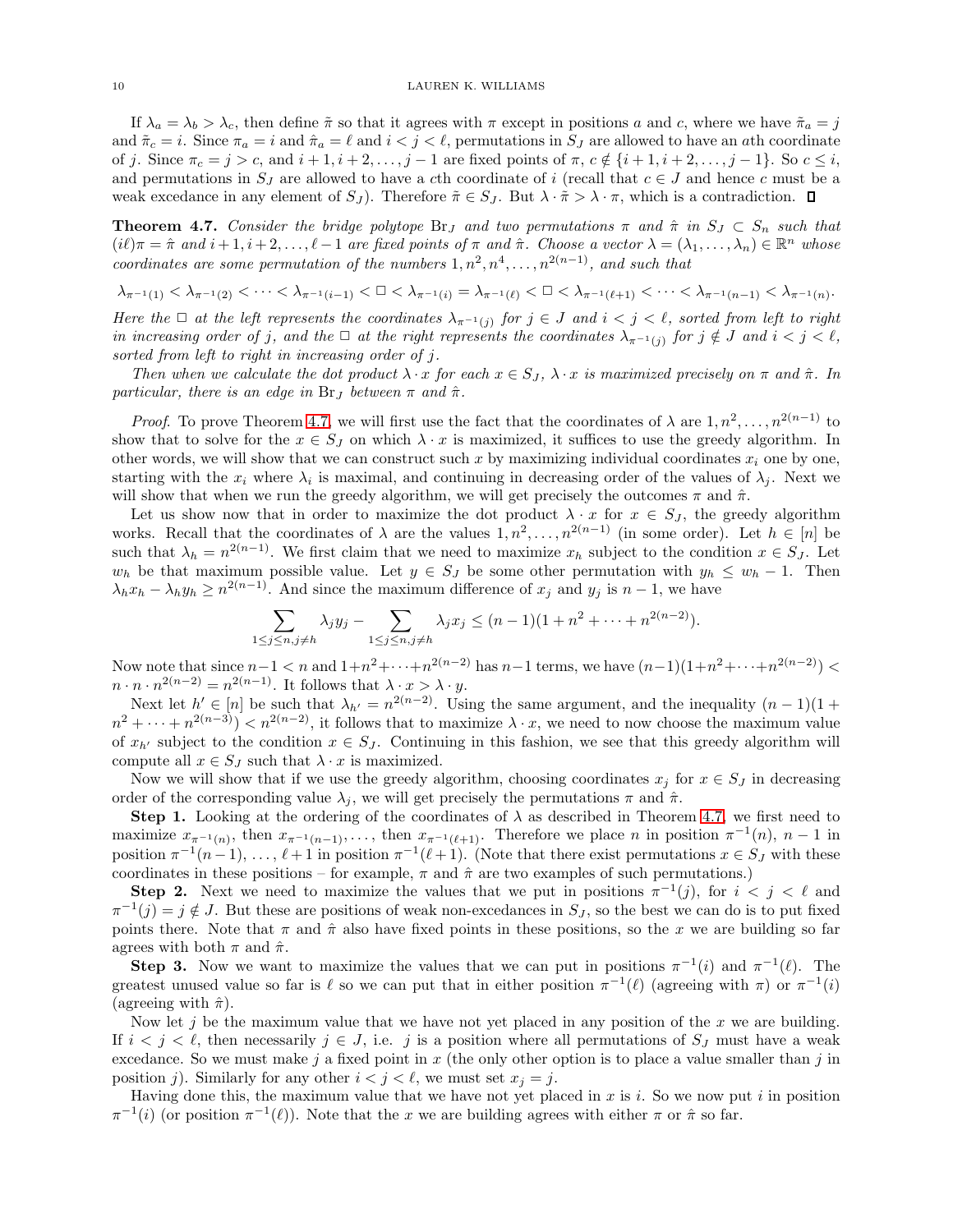**Step 4.** Finally we want to maximize the values that we place in positions  $\pi^{-1}(i-1), \ldots, \pi^{-1}(1)$ . The remaining unused values are  $i-1, \ldots, 1$ . So for  $i-1 \geq j \geq 1$ , we place j in position  $\pi^{-1}(j)$ .

This greedy algorithm has constructed precisely two permutations,  $\pi$  and  $\hat{\pi}$ , and clearly  $\lambda \cdot \pi = \lambda \cdot \hat{\pi}$ . Therefore if we consider the values  $\lambda \cdot x$  for  $x \in S_J$ ,  $\lambda \cdot x$  is maximized precisely on  $\pi$  and  $\hat{\pi}$ . It follows that there is an edge in Br<sub>J</sub> between  $\pi$  and  $\hat{\pi}$ .  $\Box$ 

### 5. The two-dimensional faces of bridge polytopes

<span id="page-10-0"></span>In this section we describe the two-dimensional faces of bridge polytopes, and explain how they are related to the moves for reduced plabic graphs.

<span id="page-10-1"></span>Theorem 5.1. A two-dimensional face of a bridge polytope is either a square, a trapezoid, or a regular hexagon, with labels as in Figure [10.](#page-10-1)



FIGURE 10. The possible two-dimensional faces of a bridge polytope. Here we have  $i <$  $j < k < l$  for the square,  $i < j < k$  or  $k < j < i$  for the trapezoid, and  $i < j < k$  for the hexagon.

Proof. Consider a two-dimensional face of a bridge polytope. By Lemma [4.4,](#page-8-2) each edge is parallel to a vector of the form  $e_i - e_\ell$ , and has length an integer multiple of  $\sqrt{2}$ . A simple calculation with dot products show that the possible angles among the edges are  $\frac{\pi}{3}, \frac{\pi}{2}, \frac{2\pi}{3}$ ; more precisely, two vectors  $e_i - e_j$  and  $e_k - e_l$ (where  $i, j, k, l$  are distinct) have angle  $\frac{\pi}{2}$ ; two vectors  $e_i - e_j$  and  $e_i - e_k$  have angle  $\frac{\pi}{3}$ ; and two vectors  $e_i - e_j$  and  $-e_i + e_k$  have angle  $\frac{2\pi}{3}$ .

The only possibilities for such a polygon are: a square, a trapezoid (with angles  $\frac{\pi}{3}, \frac{\pi}{3}, \frac{2\pi}{3}, \frac{2\pi}{3}$ ), a regular hexagon (all angles are  $\frac{2\pi}{3}$ ), an equilateral triangle, or a parallelogram. In the first three cases, the labels on the edges of the polygons must be as in Figure [10.](#page-10-1) In the case of the square, it follows from the rules of bridge decompositions that the intervals  $[i, j]$  and  $[k, l]$  must be disjoint, and hence without loss of generality  $i < j < k < l$ . (E.g. k cannot lie in between i and j, because in order to perform the swap i and j, all elements between i and j must be fixed points. And we are not allowed to swap fixed points.) A similar argument explains the ordering on  $i, j, k$  for the trapezoid and the hexagon.

We now argue that it is impossible for a two-dimensional face to be a triangle or a parallelogram. Note that if one traverses any cycle in the one-skeleton of a bridge polytope, the product of the corresponding edge labels must be 1. It follows that there cannot be a two-face with an odd number of sides, because the product of an odd number of transpositions is an odd permutation, and hence is never the identity. Therefore an equilateral triangle is impossible. Finally consider the case of a face which is a parallelogram. Its edge labels must have alternating labels  $(ij)$ ,  $(ik)$ ,  $(ij)$ ,  $(ik)$ . But the product  $(ij)(ik)(ij)(ik)$  is not equal to the identity permutation.

Remark 5.2. The same proof shows that the face of any Bruhat interval polytope is a square, a trapezoid, or a hexagon, as shown in Figure [10.](#page-10-1)

<span id="page-10-2"></span>Theorem 5.3. The three kinds of two-dimensional faces of bridge polytopes correspond to simple applications of the local moves for plabic graphs. More specifically, consider a shortest path p from  $\pi_{k,n}$  (or more generally  $\pi(J)$  to e in the one-skeleton of the bridge polytope  $\text{Br}_{k,n}$  (or more generally  $\text{Br}_J$ ). Choose a two-dimensional  $face F$  such that p traverses half the sides of  $F$ , and modify p along  $F$ , obtaining a new path  $p'$  which goes around the other sides of F. Then the reduced plabic graphs corresponding to p and p' are related by homotopy and by the local moves for plabic graphs as in Figure [11.](#page-11-15)